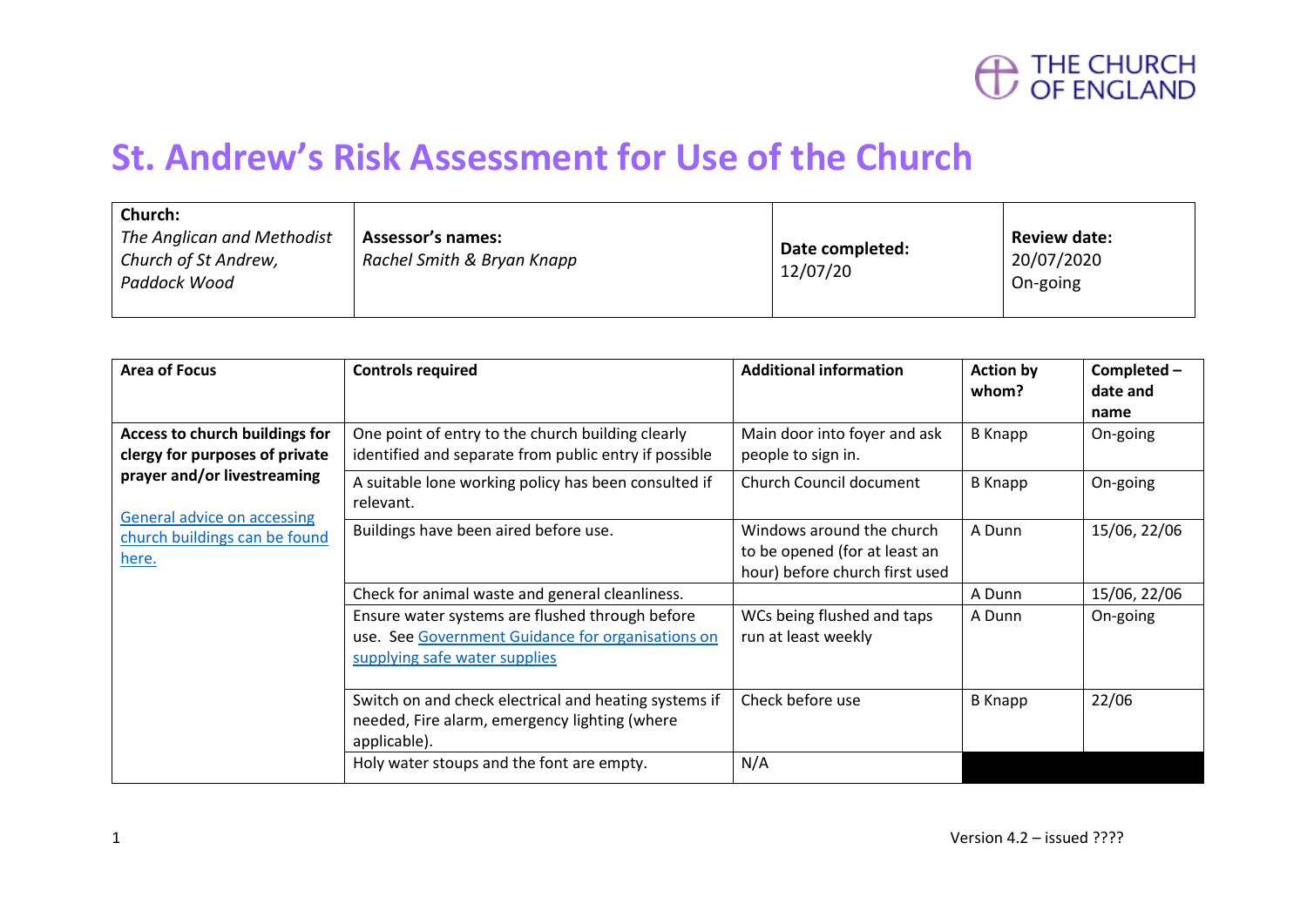| <b>Area of Focus</b>                 | <b>Controls required</b>                                                                                          | <b>Additional information</b>                            | <b>Action by</b>          | Completed-    |
|--------------------------------------|-------------------------------------------------------------------------------------------------------------------|----------------------------------------------------------|---------------------------|---------------|
|                                      |                                                                                                                   |                                                          | whom?                     | date and      |
| <b>Preparation of the Church for</b> | Confirm that all steps (above) for access by clergy                                                               |                                                          | <b>B</b> Knapp            | name<br>15/06 |
| individual prayer and funerals       | have been carried out before anyone else accesses                                                                 |                                                          |                           | on-going      |
|                                      | the building.                                                                                                     |                                                          |                           |               |
|                                      | Review CofE guide on cleaning church buildings.                                                                   | Advice on cleaning church                                | R Smith                   | 15/06         |
|                                      | Complete the 'cleaning' section of this risk                                                                      | buildings can be found here.                             |                           |               |
|                                      | assessment (below).                                                                                               |                                                          |                           |               |
|                                      | Choose one point of entry into the church to manage                                                               | West doors of church. Enter                              | <b>B</b> Knapp            | On-going      |
|                                      | flow of people and indicate this with notices, keeping                                                            | by door NW (closest to car                               | Volunteers on             |               |
|                                      | emergency exits available at all times. Where<br>possible use a different exit.                                   | park) & exit via SW (closest to                          | duty                      |               |
|                                      |                                                                                                                   | Vicarage). Ramp will also be<br>available at NW door for |                           |               |
|                                      |                                                                                                                   | entrance and exit purposes.                              |                           |               |
|                                      | Where possible, doors and windows should be                                                                       | West doors internal &                                    | <b>B</b> Knapp            | On-going      |
|                                      | opened temporarily to improve ventilation.                                                                        | external, and lower windows                              | Volunteers on             |               |
|                                      |                                                                                                                   |                                                          | duty                      |               |
|                                      | Remove from use all books (inc. hymn books and                                                                    | Library books also to be                                 | <b>B</b> Knapp            | 16/06         |
|                                      | Bibles) plus leaflets except single use material that                                                             | covered over.                                            | R Smith                   |               |
|                                      | will be removed by user.                                                                                          |                                                          |                           |               |
|                                      | Cordon off or remove from public access any                                                                       | Prayer corner & associated<br>items cordoned off         | <b>B</b> Knapp            | 16/6          |
|                                      | devotional objects or items<br>Consider if pew cushions/kneelers need to be                                       | Stored at west end of church                             | R Smith<br><b>B</b> Knapp | 16/06         |
|                                      | removed as per government guidance                                                                                | (out of use)                                             | R Smith                   |               |
|                                      |                                                                                                                   |                                                          |                           |               |
|                                      | Remove or isolate children's resources and play                                                                   | Store in Vestry                                          | <b>B</b> Knapp            | 16/06         |
|                                      | areas                                                                                                             |                                                          | R Smith                   |               |
|                                      | Walk through the church to plan for physical                                                                      | Only nave in use. Limited                                | <b>B</b> Knapp            | 16/06         |
|                                      | distancing in seats, aisles, at the altar rail, including<br>safe flow of visitors. Remember 2m in all directions | chairs available (15)                                    | R Smith                   |               |
|                                      | from each person.                                                                                                 |                                                          |                           |               |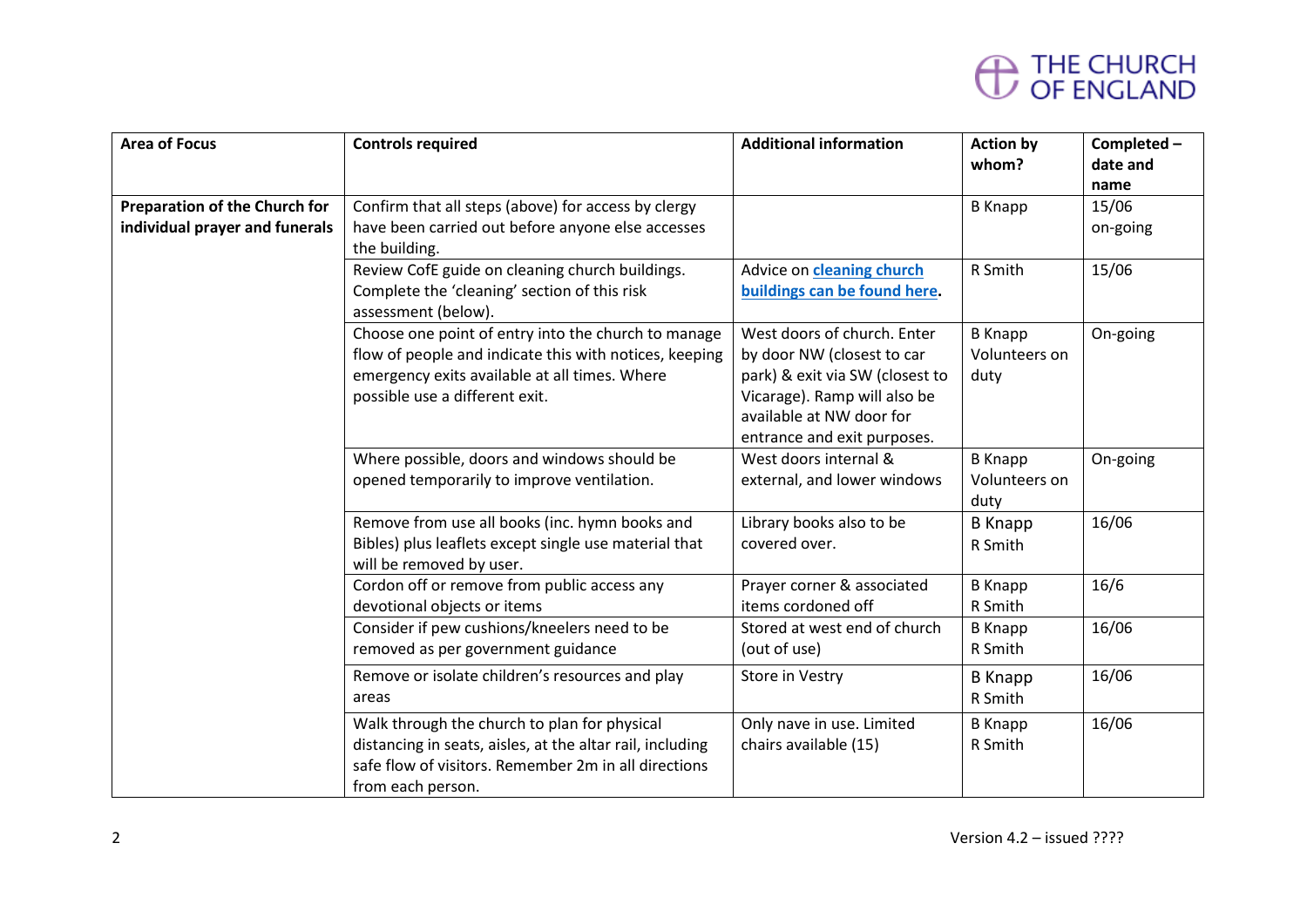| <b>Area of Focus</b> | <b>Controls required</b>                                                                                                                                                                                                            | <b>Additional information</b>                                                           | <b>Action by</b><br>whom?          | Completed-<br>date and<br>name |
|----------------------|-------------------------------------------------------------------------------------------------------------------------------------------------------------------------------------------------------------------------------------|-----------------------------------------------------------------------------------------|------------------------------------|--------------------------------|
|                      | Clearly mark out seating areas including exclusion<br>zones to maintain distancing.                                                                                                                                                 | 2m distance tape on floor<br>where necessary.                                           | <b>B</b> Knapp<br>R Smith          | 16/06                          |
|                      | Clearly mark out flow of movement for people<br>entering and leaving the building to maintain<br>physical distancing requirements.                                                                                                  | A frames with notices sign<br>posting people to exit and<br>reminding of 2m distancing. | <b>B</b> Knapp<br>R Smith          | 16/06                          |
|                      | Limit access to places were the public does not need<br>go, maybe with a temporary cordon in needed.                                                                                                                                | Restriciting to main nave area<br>only                                                  | R Smith                            | 16/06<br>on-going              |
|                      | Determine placement of hand sanitisers available for<br>visitors to use.                                                                                                                                                            | On entry and exit doors with<br>suitable signage.                                       | <b>B</b> Knapp<br>R Smith          | 16/06                          |
|                      | Determine if temporary changes are needed to the<br>building to facilitate social distancing                                                                                                                                        | N/A                                                                                     |                                    |                                |
|                      | Put up notices to remind visitors about important<br>safe practices e.g. no physical contact, practice hand<br>washing etc.                                                                                                         | Signage inside entrance and<br>around building<br>Email to members prior to<br>opening. | <b>B</b> Knapp<br>R Smith          | 19/06                          |
|                      | If the church has been used in the last 72 hours<br>ensure high-risk surfaces and touch points have been<br>wiped with appropriate sanitiser spray or disposable<br>wipes. Advice on cleaning church buildings can be<br>found here | Daily cleaning on days which<br>church open, and/or closure<br>in readiness for Sunday  | Anne Dunn<br>Volunteers on<br>duty | On-going                       |
|                      | Check that handwashing facilities have adequate<br>soap provision and paper towels, and a bin for the<br>paper towels.                                                                                                              | Toilets will be closed to<br>general public, and Disabled<br>WC only open to volunteers | Anne Dunn                          | On-going                       |
|                      | Where there are toilet facilities, ensure an adequate<br>supply of soap and disposable hand towels, and a bin<br>for towels, are available.                                                                                         | As above                                                                                | Anne Dunn                          | On-going                       |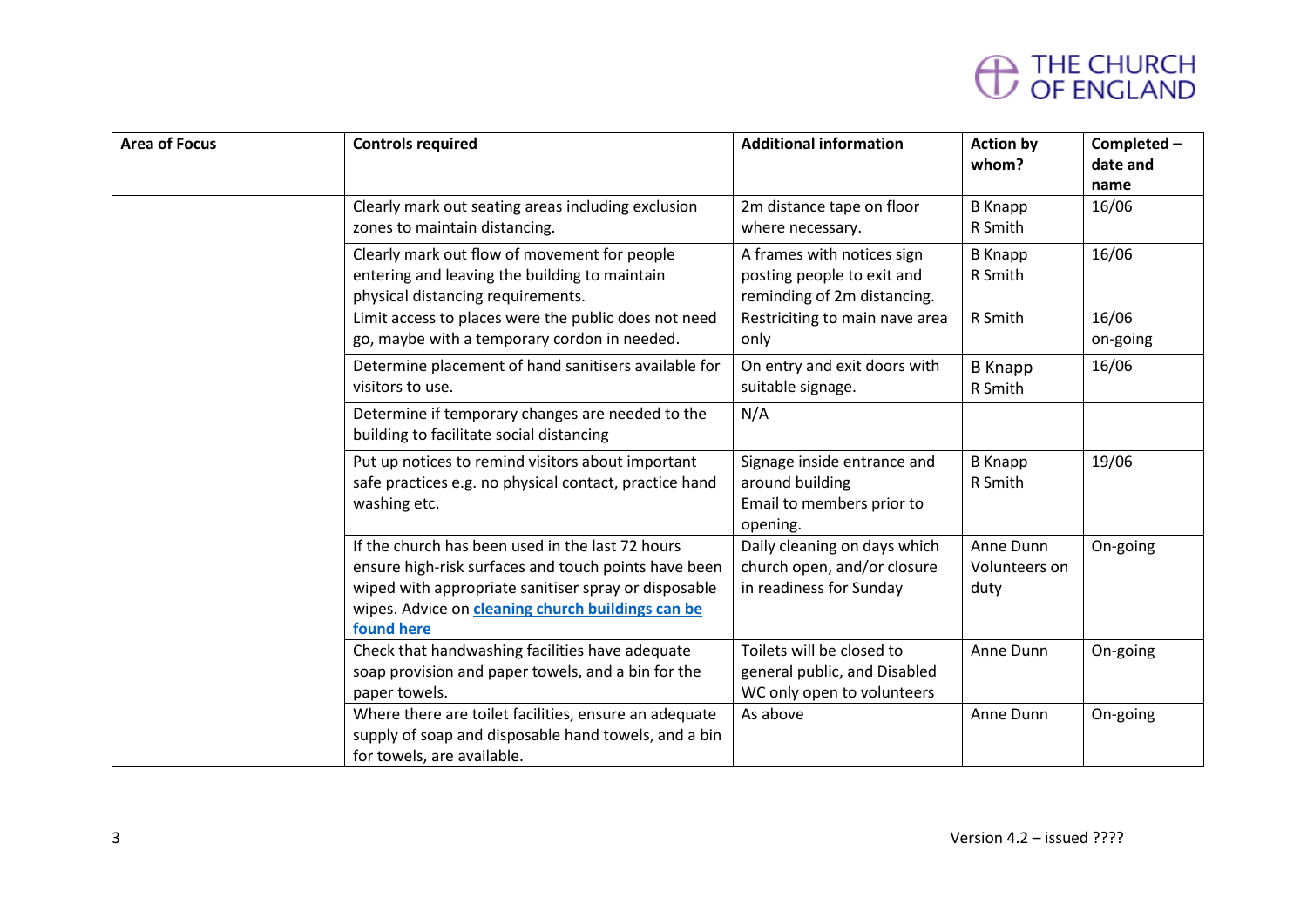| <b>Area of Focus</b>                                                                       | <b>Controls required</b>                                                                                                                                            | <b>Additional information</b>                                                                                                                                                             | <b>Action by</b><br>whom?    | Completed-<br>date and<br>name |
|--------------------------------------------------------------------------------------------|---------------------------------------------------------------------------------------------------------------------------------------------------------------------|-------------------------------------------------------------------------------------------------------------------------------------------------------------------------------------------|------------------------------|--------------------------------|
|                                                                                            | Ensure all waste receptacles have disposable liners<br>(e.g. polythene bin bags) to reduce the risk to those<br>responsible for removing them.                      | Removed daily; encourage<br>people to take home waste                                                                                                                                     | Anne Dunn                    | On-going                       |
| <b>Cleaning the church before</b><br>and after general use (no<br>known exposure to anyone | If the church building has been closed for 72 hours<br>between periods of being open then there is no need<br>for extra cleaning to remove the virus from surfaces. | Initially church open Mon-<br>Thurs 10-12, Sun 2-3pm                                                                                                                                      |                              |                                |
| with Coronavirus symptoms)<br>Advice on <b>cleaning church</b>                             | If 72-hour closure is not possible then check all<br>cleaners are not in a vulnerable group or self-<br>isolating.                                                  | N/A however, will double<br>check with A. Dunn her<br>health.                                                                                                                             | <b>B</b> Knapp               |                                |
| buildings can be found here.                                                               | Set up a cleaning rota to cover your opening<br>arrangements.                                                                                                       | Cleaning Schedule revised                                                                                                                                                                 | R Smith                      | 19/06                          |
|                                                                                            | All cleaners provided with gloves (ideally disposable).                                                                                                             | Suitable PPE has already been<br>provided. Stock available on<br>site                                                                                                                     | R Smith                      | 15/06<br>On-going              |
|                                                                                            | Suitable cleaning materials provided, depending on<br>materials and if historic surfaces are to be cleaned.                                                         | Available products: AX<br>Bactericidal Cleaner,<br>Isopropanol spray & Milton<br>solution (appropriate<br>concentration prepared daily).<br>Disposable cloths & paper<br>towels in stock. | A Dunn<br>B Knapp (Sun)      | 15/06<br>On-going              |
|                                                                                            | Confirm person responsible for removing potentially<br>contaminated waste (e.g. hand towels) from the site.                                                         |                                                                                                                                                                                           | A Dunn                       | 19/06                          |
|                                                                                            | Confirm the frequency for removing potentially<br>contaminated waste (e.g. hand towels) from the site<br>- suggested daily removal.                                 | Daily (Mon-Thu)                                                                                                                                                                           | A Dunn                       | 19/06                          |
|                                                                                            | Signage asking that people report if symptoms<br>develop, and/or tested positive.                                                                                   | Parish Office tel number, sign<br>sheet in for volunteers.                                                                                                                                | <b>B</b> Knapp to<br>monitor | 19/06                          |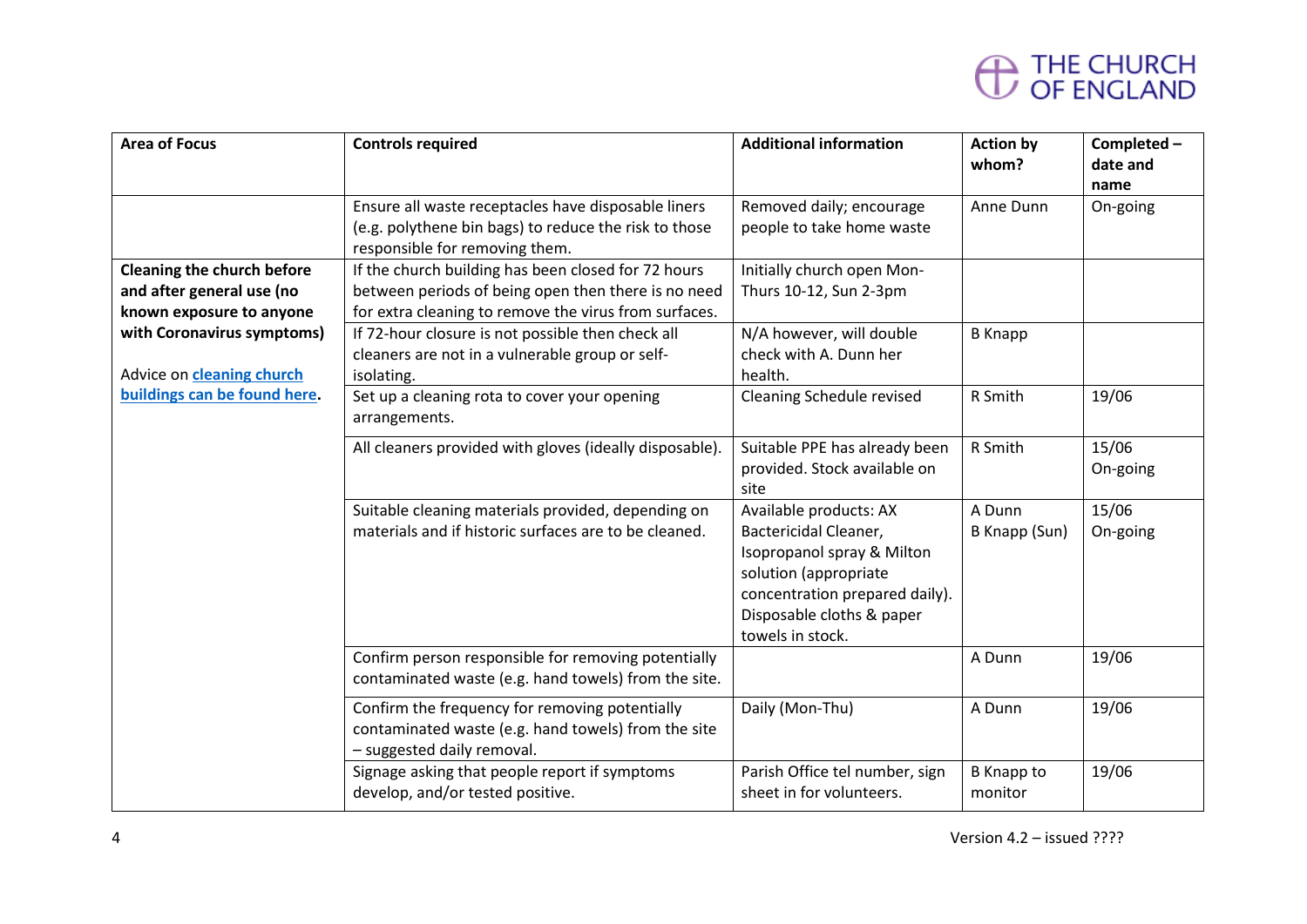| <b>Area of Focus</b>                                          | <b>Controls required</b>                                                                                                               | <b>Additional information</b>                                                                                                                                                                            | <b>Action by</b><br>whom?           | Completed-<br>date and<br>name |
|---------------------------------------------------------------|----------------------------------------------------------------------------------------------------------------------------------------|----------------------------------------------------------------------------------------------------------------------------------------------------------------------------------------------------------|-------------------------------------|--------------------------------|
| <b>Cleaning the church after</b><br>known exposure to someone | If possible close the church building for 72 hours with<br>no access permitted.                                                        | Will action as required.                                                                                                                                                                                 | <b>B</b> Knapp                      | On-going                       |
| with Coronavirus symptoms                                     | If 72-hour closure is not possible then follow Public<br>Health England guidance on cleaning in non-<br>healthcare settings.           | <b>Public Health England</b><br>guidance available here. N/A                                                                                                                                             | <b>B</b> Knapp                      | On-going                       |
|                                                               | If the building has been quarantined for 72 hours,<br>then carry out cleaning as per the normal advice on<br>cleaning.                 | Advice on cleaning church<br>buildings can be found here.                                                                                                                                                | A Dunn<br><b>B</b> Knapp<br>R Smith | On-going                       |
| <b>Volunteers on-site whilst</b><br>church is open            | Individuals are briefed prior to their volunteering<br>with document initially sent, and briefing at the first<br>volunteering session | Outlining Do's and Don'ts<br>regarding physical distancing<br>and the physical environment.                                                                                                              | <b>B</b> Knapp<br>R Smith           | 19/06<br>On-going              |
|                                                               | Refreshments and Toilet facilities (Disabled only)                                                                                     | Volunteers asked to bring<br>their own water as kitchen is<br>out of use. Flushable<br>sanitising wipes to be used on<br>Disabled WC touchpoints eg<br>taps, toilet seat & handle<br>before & after use. | Volunteers on<br>duty               | 22/06<br>On-going              |
|                                                               | For those seeking a conversation and/or prayer                                                                                         | This should be done from a<br>2m distance and side on,<br>whilst our volunteers wear<br>suitable PPE.                                                                                                    | Volunteers on<br>duty               | 22/06<br>On-going              |
|                                                               |                                                                                                                                        |                                                                                                                                                                                                          |                                     |                                |
|                                                               | Items above reviewed 08/07/2020. No changes<br>made.                                                                                   |                                                                                                                                                                                                          |                                     |                                |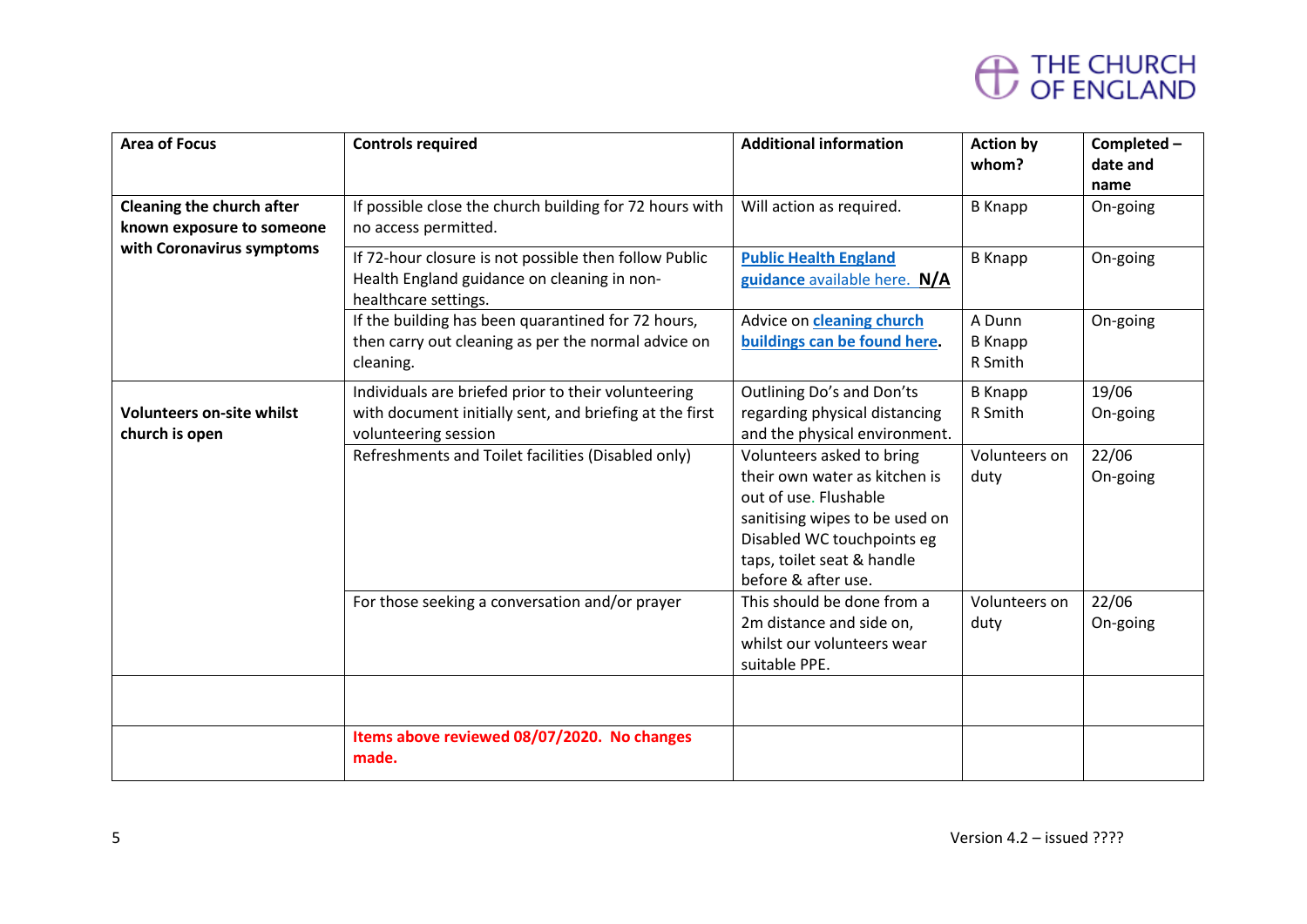| <b>Area of Focus</b>                 | <b>Controls required</b>                               | <b>Additional information</b>  | <b>Action by</b> | Completed- |
|--------------------------------------|--------------------------------------------------------|--------------------------------|------------------|------------|
|                                      |                                                        |                                | whom?            | date and   |
|                                      |                                                        |                                |                  | name       |
| <b>Preparation of the Church for</b> | Confirm that all steps (above) for access by clergy    |                                | <b>B</b> Knapp   | On-going   |
| access by members of the             | have been carried out before anyone else accesses      |                                |                  |            |
| public for any permitted             | the building.                                          |                                |                  |            |
| purposes, including worship          | Review CofE guide on cleaning church buildings.        | Cleaning schedule amended      | R Smith          | On-going   |
|                                      | Complete the 'cleaning' section of this risk           |                                |                  |            |
| <b>Activites during worship</b>      | assessment (below).                                    |                                |                  |            |
|                                      | Choose one point of entry into the church to manage    | Entrance through the foyer.    | <b>B</b> Knapp   |            |
|                                      | flow of people and indicate this with notices, keeping | Exit through both NW & SW      | R Smith          |            |
|                                      | emergency exits available at all times. Where          | doors. Signage indicating      | Service Leader   |            |
|                                      | possible use a different exit.                         | entrance, exits & flow within  |                  |            |
|                                      |                                                        | the building.                  |                  |            |
|                                      |                                                        | Service leader to advise       |                  |            |
|                                      |                                                        | worshippers to exit one row    |                  | On-going   |
|                                      |                                                        | at a time starting from the    |                  |            |
|                                      |                                                        | back (west end) of the nave.   |                  |            |
|                                      | Make any temporary arrangements for people to          | Members requested to arrive    | Welcomer         |            |
|                                      | wait or queue outside the building (taking into        | early (in previous             | <b>B</b> Knapp   |            |
|                                      | account any consequential risks arising from people    | correspondence) to avoid       |                  |            |
|                                      | gathering outside).                                    | 'group rush' immediately prior |                  | On-going   |
|                                      |                                                        | to the service. Welcomer to    |                  |            |
|                                      |                                                        | monitor flow of people into    |                  |            |
|                                      |                                                        | the building. Sign to remind   |                  |            |
|                                      |                                                        | people to socially distance    |                  |            |
|                                      |                                                        | whilst waiting to enter the    |                  |            |
|                                      |                                                        | building.                      |                  |            |
|                                      | Where possible, doors and windows should be            | Before worshippers enter the   | Warden           | On-going   |
|                                      | opened temporarily to improve ventilation.             | building: foyer & lower church | Sidespeople      |            |
|                                      |                                                        | windows, and foyer & church    |                  |            |
|                                      |                                                        | doors to be opened, Winter     |                  |            |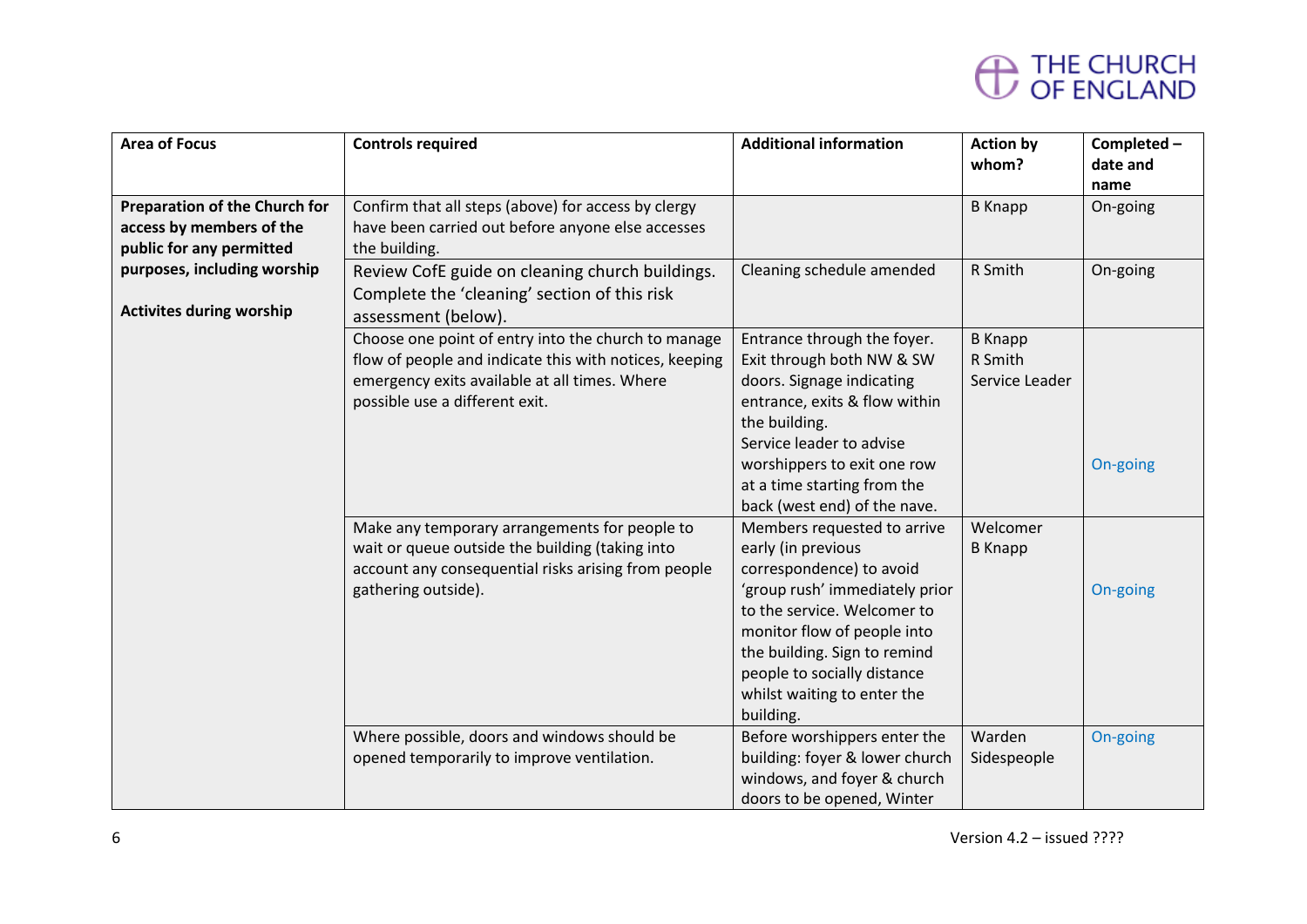

| <b>Area of Focus</b> | <b>Controls required</b>                                                                                                                                                                                                                       | <b>Additional information</b>                                                                                                                                                                                                                  | <b>Action by</b><br>whom? | Completed-<br>date and<br>name |
|----------------------|------------------------------------------------------------------------------------------------------------------------------------------------------------------------------------------------------------------------------------------------|------------------------------------------------------------------------------------------------------------------------------------------------------------------------------------------------------------------------------------------------|---------------------------|--------------------------------|
|                      |                                                                                                                                                                                                                                                | Hall windows & concertina<br>doors to be opened. In the<br>case of internal double doors<br>both to be opened to assist<br>ventilation amd reduce touch<br>points. Both double external<br>doors to be opened prior to<br>use.                 |                           |                                |
|                      | Remove Bibles/literature/hymn books/leaflets<br>except single use material that will be removed by<br>user.                                                                                                                                    | Service books (including Bible<br>at eagle lectern) taken out of<br>use & library books covered<br>over.<br>Readers to bring own Bible or<br>a print out of the reading.<br>Use of overhead screens for<br>service liturgy and<br>information. | <b>B</b> Knapp<br>R Smith | 16/06/20<br>On-going           |
|                      | Cordon off or remove from public access any<br>devotional objects or items (if they are liable to be<br>touched or closely breathed on)                                                                                                        | Prayer Corner cordoned off                                                                                                                                                                                                                     | <b>B</b> Knapp<br>R Smith | 16/06/20                       |
|                      | Consider if pew cushions/kneelers need to be<br>removed as per government guidance                                                                                                                                                             | Stored beneath organ loft at<br>west end of church                                                                                                                                                                                             | R Smith                   | 16/06/20                       |
|                      | Remove or isolate children's resources and play<br>areas                                                                                                                                                                                       | Removed from church & foyer                                                                                                                                                                                                                    | <b>B</b> Knapp<br>R Smith | 10/07/20                       |
|                      | Walk through the church to plan for physical<br>distancing in seats, aisles, at the altar rail, including<br>safe flow of visitors. Remember 2m in all directions<br>from each person (or 1m with risk mitigation if<br>absolutely necessary). | Max Capacity of church: 35-45<br>Chairs set out in pairs &<br>singles<br>Surplus chairs stored in choir<br>area & under organ loft at                                                                                                          | <b>B</b> Knapp<br>R Smith | 09/07/20                       |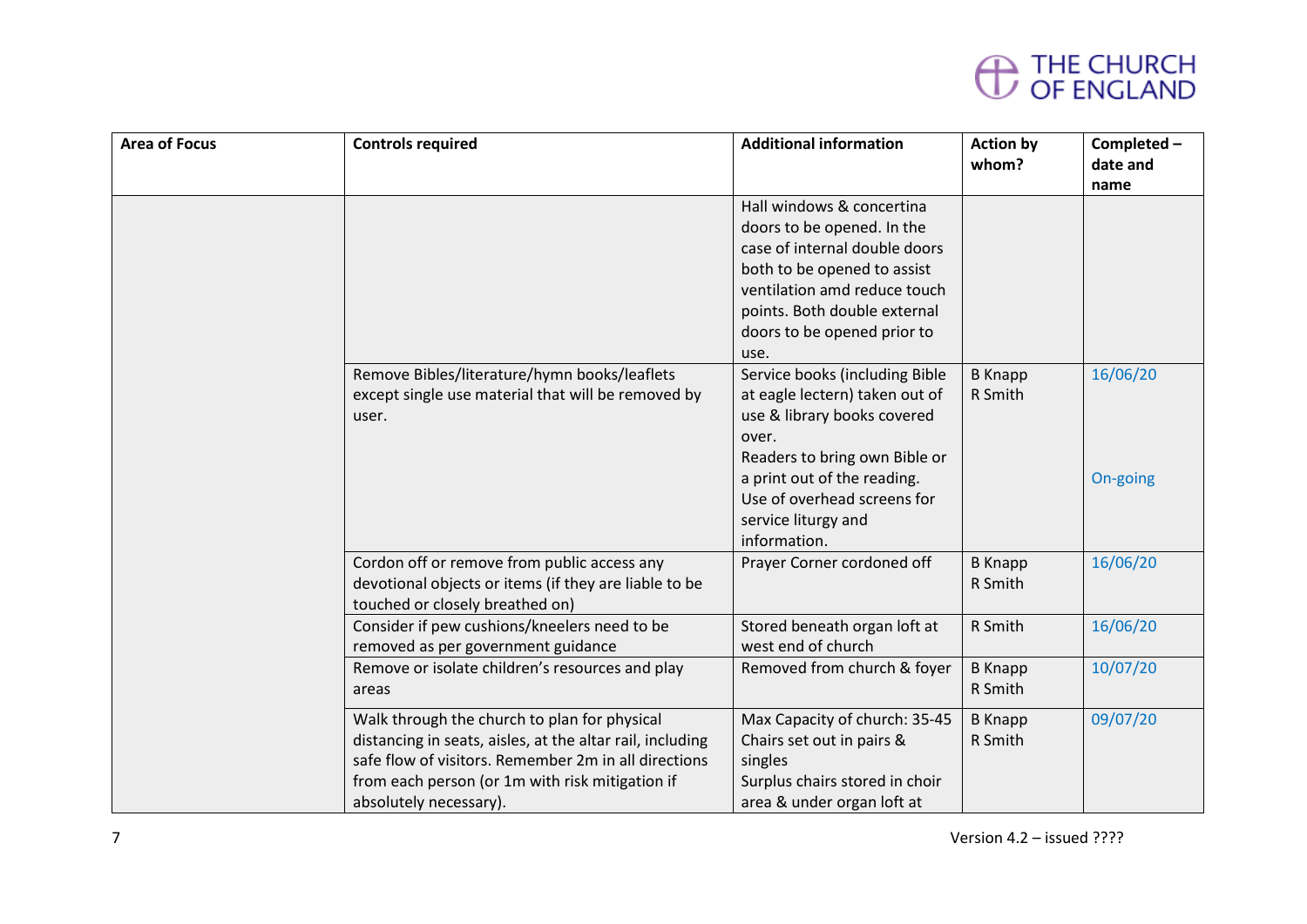

| <b>Area of Focus</b> | <b>Controls required</b>                                                                                                                         | <b>Additional information</b>                                                                                                                                                                              | <b>Action by</b><br>whom?              | Completed-<br>date and<br>name |
|----------------------|--------------------------------------------------------------------------------------------------------------------------------------------------|------------------------------------------------------------------------------------------------------------------------------------------------------------------------------------------------------------|----------------------------------------|--------------------------------|
|                      |                                                                                                                                                  | west end of church, leaving<br>access to crypt.                                                                                                                                                            |                                        |                                |
|                      | Clearly mark out seating areas including exclusion<br>zones to maintain distancing.                                                              | Majority of choir area not<br>used due to limited<br>ventilation<br>Area beneath organ loft only<br>accessible to visual/sound<br>system operators.                                                        | <b>B</b> Knapp<br>R Smith              | 09/07/20                       |
|                      | Clearly mark out flow of movement for people<br>entering and leaving the building to maintain<br>physical distancing requirements.               | Signage and marking on floor.<br>Sidepeople to guide attendees                                                                                                                                             | <b>B</b> Knapp<br>R Smith              |                                |
|                      | Limit access to places were the public does not need<br>go, maybe with a temporary cordon in needed.                                             | Areas not in use, including<br>kitchen, halls & Wallis Room,<br>indicated by signage &/or<br>cordoned off (noting access to<br>necessary fire exits)                                                       | <b>B</b> Knapp<br>R Smith              |                                |
|                      | Determine placement of hand sanitisers available for<br>visitors to use.                                                                         | Hand sanitiser available at<br>entrance (x 2 on tables across<br>opening to Winter hall), exits<br>(in both porches at west end<br>of church) & outside toilets.<br>Separate bottle for Service<br>Leaders | R Smith<br>Wardens                     | On-going                       |
|                      | Determine if temporary changes are needed to the<br>building to facilitate social distancing. Consult advice<br>on gaining temporary permissions | Automatic hand sanitiser<br>dispensers to be mounted in<br>communal areas and church<br>incl: in corridor opposite WC<br>facilities, RHS of office door in                                                 | <b>B</b> Knapp<br>R Smith<br>D Farnham |                                |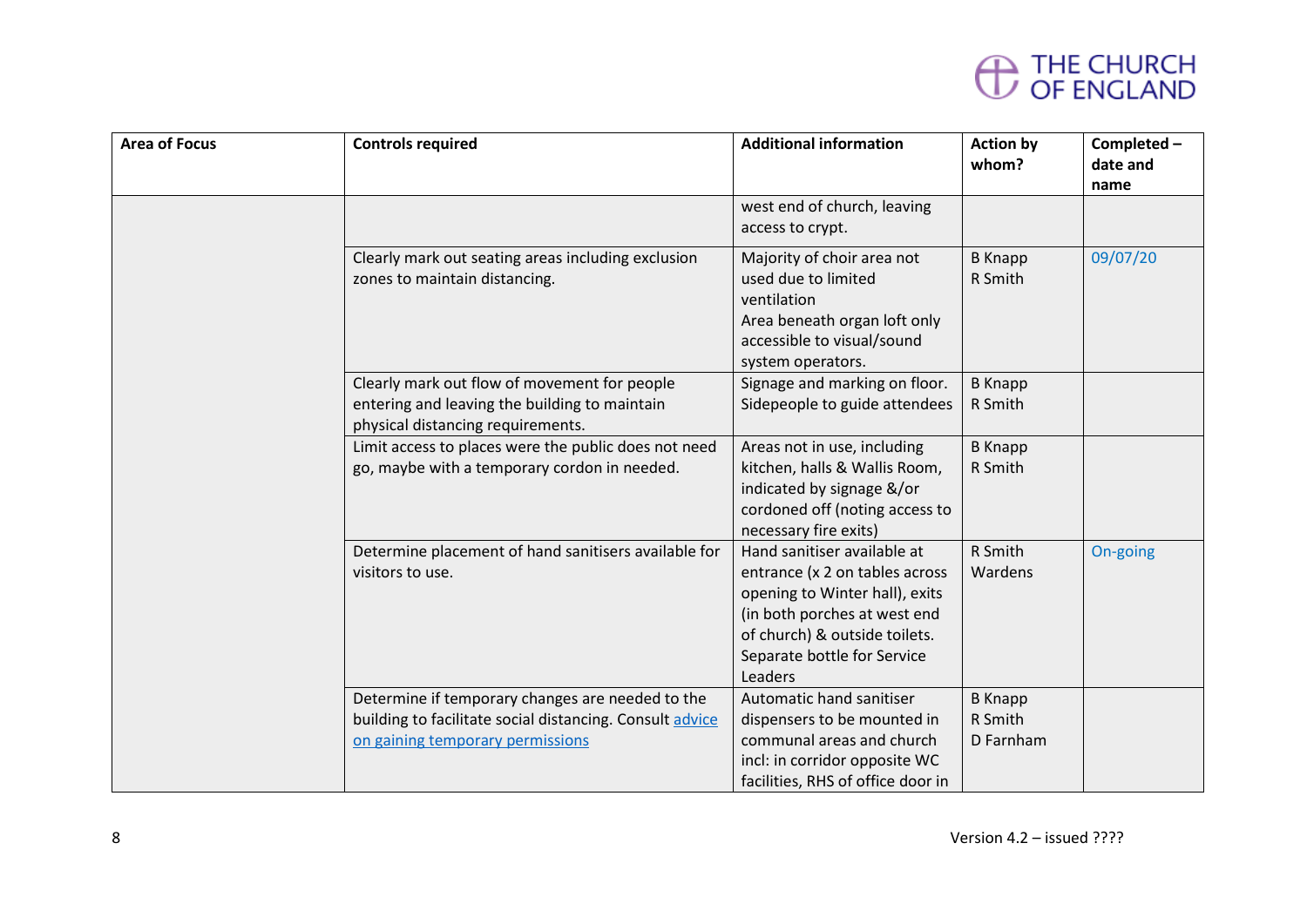

| <b>Area of Focus</b> | <b>Controls required</b>                                                                                                                    | <b>Additional information</b>                                                                                                                                                                                                                                                                                                 | <b>Action by</b><br>whom?                        | Completed-<br>date and<br>name |
|----------------------|---------------------------------------------------------------------------------------------------------------------------------------------|-------------------------------------------------------------------------------------------------------------------------------------------------------------------------------------------------------------------------------------------------------------------------------------------------------------------------------|--------------------------------------------------|--------------------------------|
|                      |                                                                                                                                             | foyer, in both porches at west<br>end of church                                                                                                                                                                                                                                                                               |                                                  |                                |
|                      | Put up notices to remind visitors about important<br>safe practices e.g. no physical contact, practice hand<br>washing etc.                 | Signage close to entrance<br>within the foyer<br>Posters in toilet facilties and<br>adjacent to hand sanitser<br>bottles re hand hygiene<br>Reminder on overhead screen<br>Verbal reminder by service<br>leader                                                                                                               | <b>B</b> Knapp<br>R Smith                        |                                |
|                      | Ensure high-risk surfaces and touch points have been<br>wiped with appropriate sanitiser spray or disposable<br>wipes                       | Relevant surfaces (detailed in<br>cleaning schedule) cleaned<br>each weekday morning before<br>public enter the building.<br>Building unavailable for use<br>Fridays & Saturdays<br>If two Sunday services,<br>relevant surfaces cleaned in<br>between<br>AX Bactericidal Spray &<br>disposable cloths available in<br>church | A Dunn<br>Warden<br>Sidespeople                  | On-going                       |
|                      | Check that handwashing facilities have adequate<br>soap provision and paper towels, and a bin for the<br>paper towels.                      | Soap available & hand dryers<br>in situ                                                                                                                                                                                                                                                                                       | A Dunn                                           | On-going                       |
|                      | Where there are toilet facilities, ensure an adequate<br>supply of soap and disposable hand towels, and a bin<br>for towels, are available. | Soap available & hand dryers<br>in situ. Hot water ON<br>Windows opened prior to<br>worshippers entering building                                                                                                                                                                                                             | A Dunn<br><b>B</b> Knapp<br>D Farnham<br>Warden/ | On-going                       |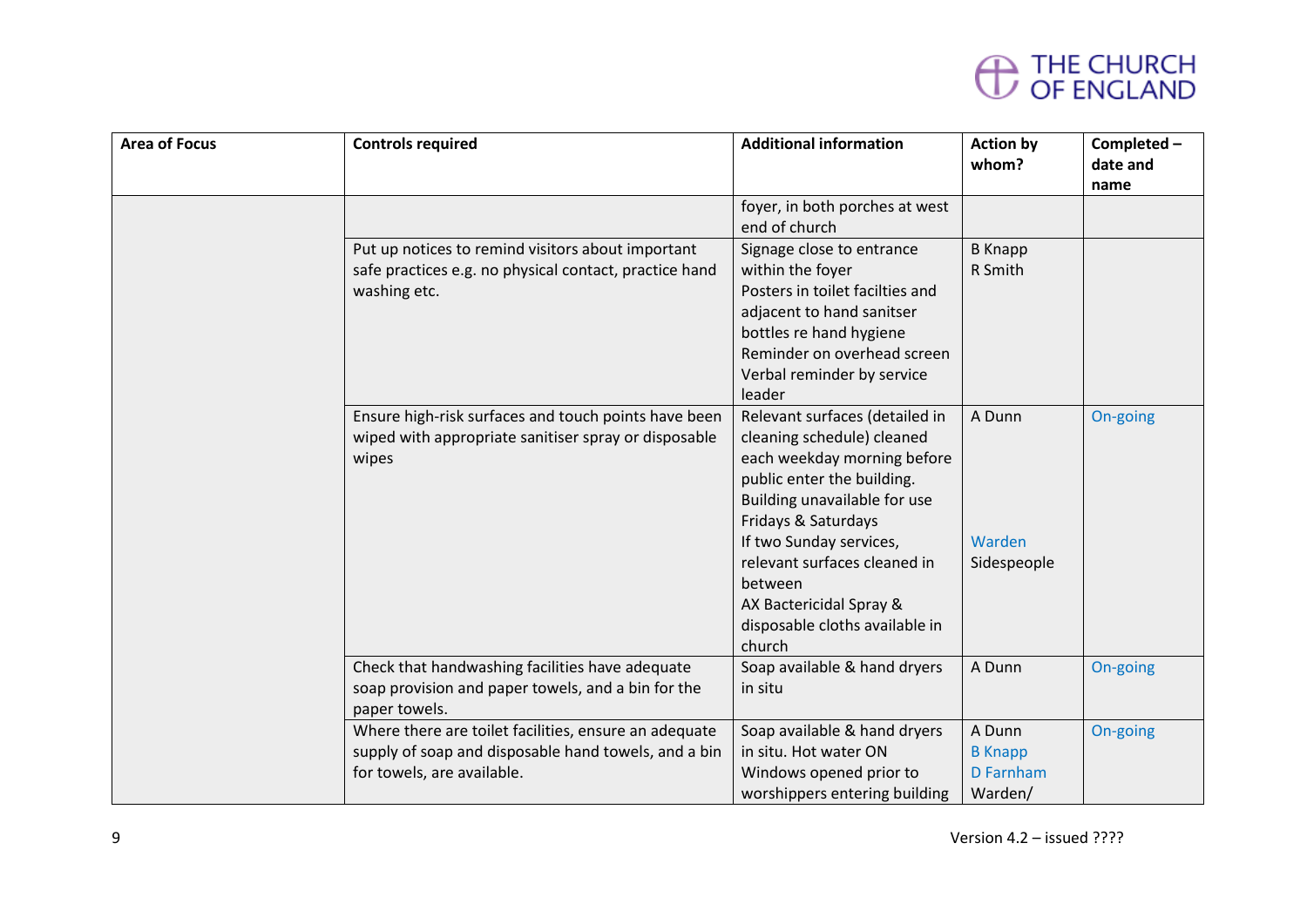

| <b>Area of Focus</b> | <b>Controls required</b>                                                                                                                          | <b>Additional information</b>                                                                                                                                                                                                   | <b>Action by</b><br>whom?                                  | Completed-<br>date and<br>name |
|----------------------|---------------------------------------------------------------------------------------------------------------------------------------------------|---------------------------------------------------------------------------------------------------------------------------------------------------------------------------------------------------------------------------------|------------------------------------------------------------|--------------------------------|
|                      |                                                                                                                                                   | One in/one out system -<br>indicate by signage on doors<br>to WC facilities<br>Flushable sanitising wipes<br>available to be use on<br>touchpoints eg taps, toilet<br>seat & handle before & after<br>use.                      | Sidespeople                                                |                                |
|                      | Ensure all waste receptacles have disposable liners<br>(e.g. polythene bin bags) to reduce the risk to those<br>responsible for removing them.    | All wastebins lined and waste<br>removed each weekday<br>morning before access by<br>public                                                                                                                                     | A Dunn                                                     | On-going                       |
|                      | Ask members to indicate attendance each week to<br>determine if capacity of church likely to be exceeded                                          | Two services offered: 9.00am<br>& 11.00am. Explore using<br>Churchsuite to book members<br>in to a service and co-ordinate<br>with those not on email via<br>telephone (who/which<br>number?) if they plan to<br>attend         | <b>B</b> Knapp                                             | On-going                       |
|                      | If possible, provide safe means for worshippers and<br>visitors to record their name and contact details;<br>retain each day's record for 21 days | Service leaders, wardens &<br>sidespeople to complete form<br>on arrival. A sideperson to<br>record name & contact details<br>(postcode, house number &<br>tel no) of worshippers.<br>Preprinted list of expected<br>attendees. | <b>B</b> Knapp<br>Service Leader<br>Wardens<br>Sidespeople | On-going                       |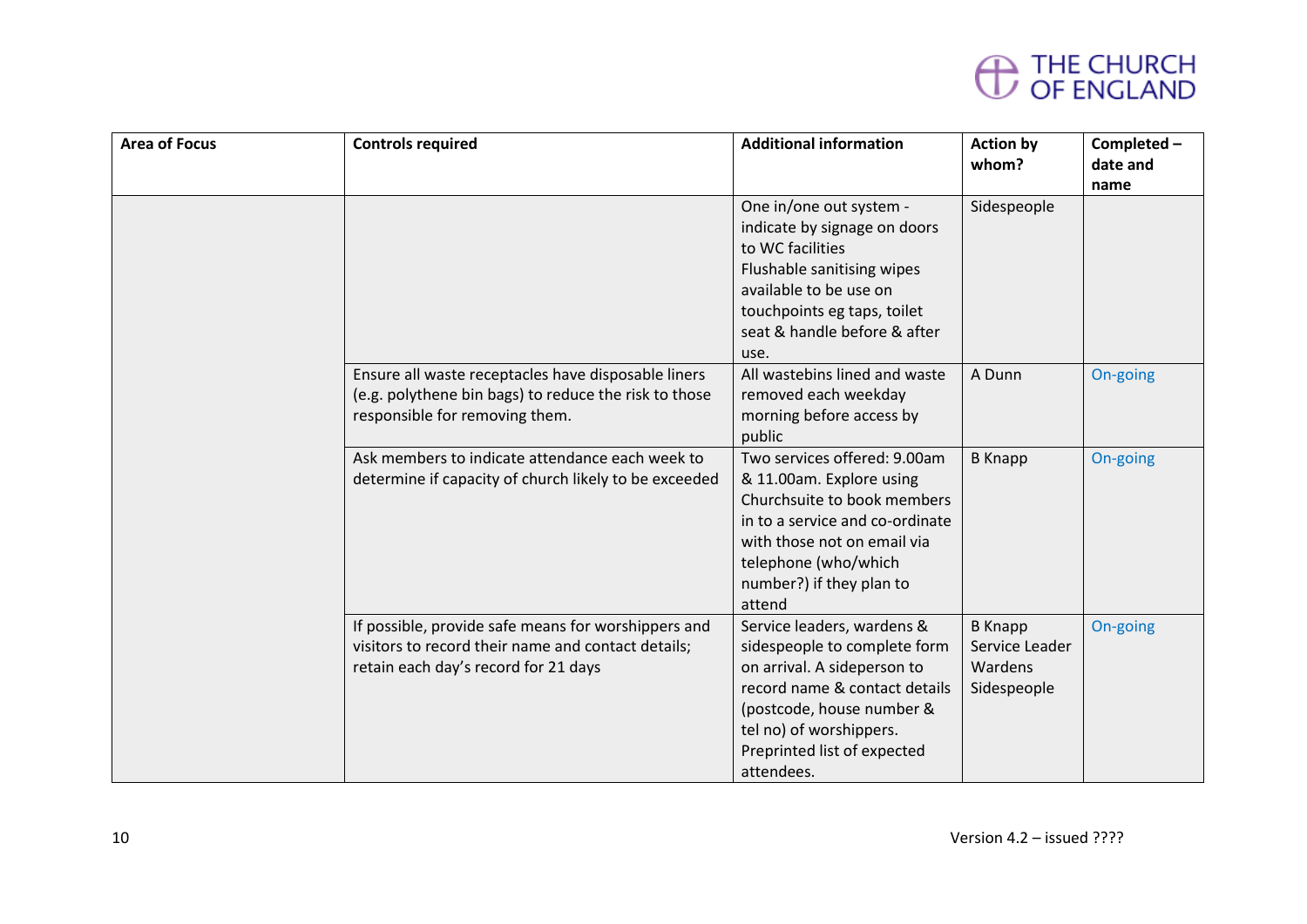

| <b>Area of Focus</b>      | <b>Controls required</b>                               | <b>Additional information</b>  | <b>Action by</b> | Completed- |
|---------------------------|--------------------------------------------------------|--------------------------------|------------------|------------|
|                           |                                                        |                                | whom?            | date and   |
|                           |                                                        |                                |                  | name       |
|                           | Collection                                             | Washable collection bowl       | Warden           |            |
|                           |                                                        | located inside entrance to     | Sidespeople      |            |
|                           |                                                        | church in north transept.      |                  |            |
|                           |                                                        | Warden to take to back office  |                  |            |
|                           |                                                        | & contents transferred to safe |                  |            |
|                           |                                                        | for subsequent counting &      |                  |            |
|                           |                                                        | banking. Gloves to be worn     |                  |            |
|                           |                                                        | when handling collection.      |                  |            |
|                           |                                                        | Contactless machine from       |                  |            |
|                           |                                                        | Fairtrade shop 'manned' by     |                  |            |
|                           |                                                        | sidesperson in north transept, |                  |            |
|                           | Ensure safe use of equipment needed for                | Talking with John Dean         | Visual/Sound     |            |
|                           | livestreaming: avoid exceeding safe load on sockets,   |                                | system           |            |
|                           | cables/tripod causing trip hazard                      |                                | operators        |            |
|                           | Confirm permission of attendees if included in         |                                |                  |            |
|                           | 'footage' of recorded service                          |                                |                  |            |
|                           | No singing, playing of wind instruments. If organ      |                                | <b>B</b> Knapp   |            |
|                           | used it must be cleaned before & after use             |                                | Organist         |            |
|                           | Give due notice of the resumption of use of the        | Letter to members, website,    | <b>B</b> Knapp   |            |
|                           | building to neighbours, congregation and wider         | Contact magazine, St A         |                  |            |
|                           | community, ensuring that visitors and worshippers      | Facebook page.                 |                  |            |
|                           | will know what to expect when they come.               | Film Video showing attendees   |                  |            |
|                           |                                                        | what to expect                 |                  |            |
|                           | Advise church members & others that certain            | Letter to members, website,    | <b>B</b> Knapp   |            |
|                           | individuals (>70, clinically vunerable etc) of risk of | Contact magazine, St A         |                  |            |
|                           | attending                                              | Facebook page.                 |                  |            |
| Service Leaders, Wardens, | Individuals briefed prior to first service and written | Masks available. Supplies in   | <b>B</b> Knapp   |            |
| Sidespeople               | details provided re tasks                              | back office.                   |                  |            |
| <b>Holy Communion</b>     | No physical sharing of the Peace                       |                                | <b>B</b> Knapp   |            |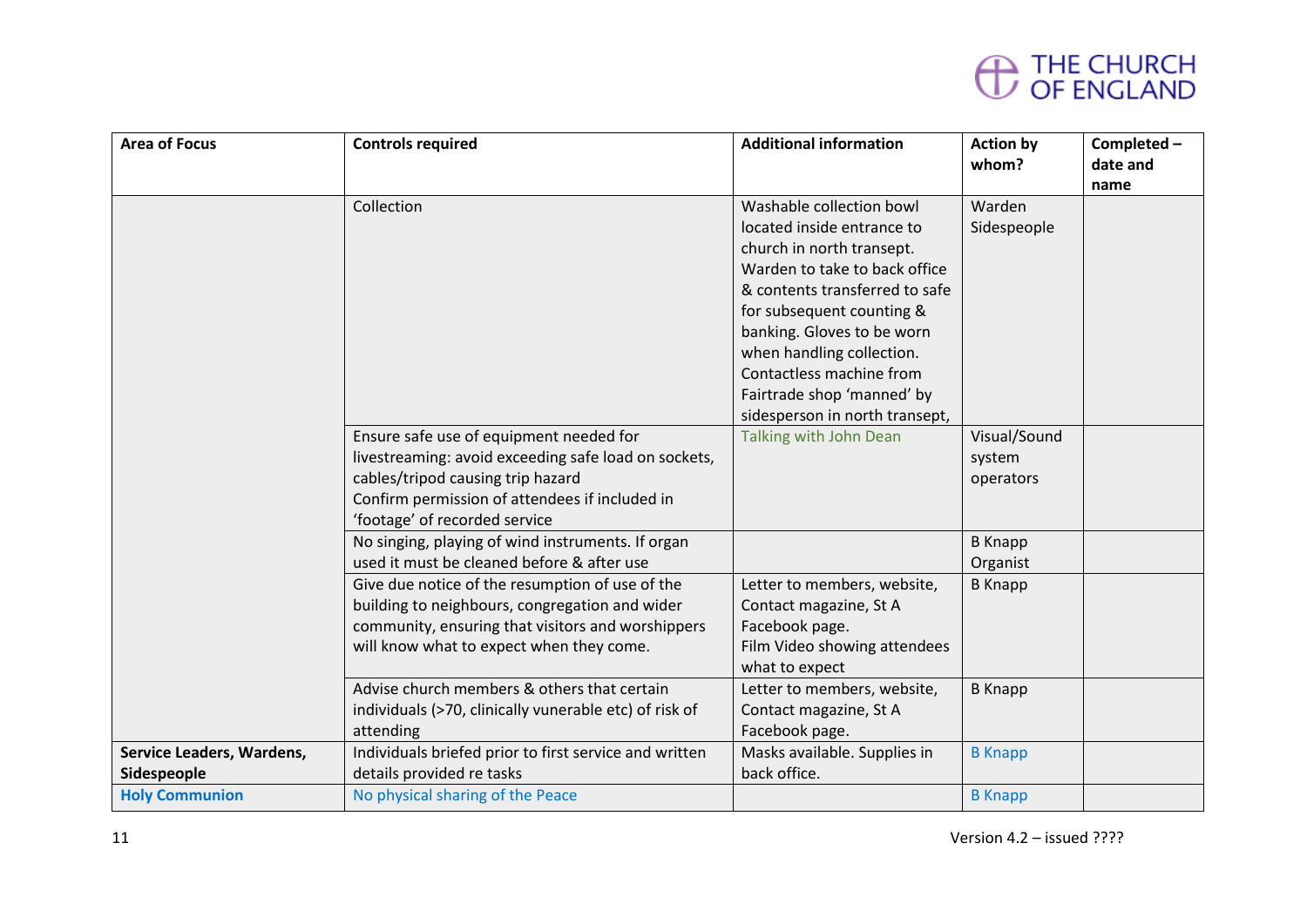

| <b>Area of Focus</b> | <b>Controls required</b>                                              | <b>Additional information</b>                                                                                                                                                                                                                                                                                                                                                                                                                                                                                               | <b>Action by</b><br>whom?     | Completed-<br>date and |
|----------------------|-----------------------------------------------------------------------|-----------------------------------------------------------------------------------------------------------------------------------------------------------------------------------------------------------------------------------------------------------------------------------------------------------------------------------------------------------------------------------------------------------------------------------------------------------------------------------------------------------------------------|-------------------------------|------------------------|
|                      |                                                                       |                                                                                                                                                                                                                                                                                                                                                                                                                                                                                                                             |                               | name                   |
|                      | <b>Bread &amp; Wine</b>                                               | Only bread (individual wafers)                                                                                                                                                                                                                                                                                                                                                                                                                                                                                              | <b>B</b> Knapp                |                        |
|                      |                                                                       | offered to worshippers.                                                                                                                                                                                                                                                                                                                                                                                                                                                                                                     |                               |                        |
|                      |                                                                       | Handled solely by the priest                                                                                                                                                                                                                                                                                                                                                                                                                                                                                                |                               |                        |
|                      |                                                                       | who sanitizes hands prior to                                                                                                                                                                                                                                                                                                                                                                                                                                                                                                |                               |                        |
|                      |                                                                       | distribution.                                                                                                                                                                                                                                                                                                                                                                                                                                                                                                               |                               |                        |
|                      | <b>Eucharist</b>                                                      | Bread for worshippers to                                                                                                                                                                                                                                                                                                                                                                                                                                                                                                    | <b>B</b> Knapp                |                        |
|                      |                                                                       | remain covered while priest                                                                                                                                                                                                                                                                                                                                                                                                                                                                                                 |                               |                        |
|                      |                                                                       | speaking.                                                                                                                                                                                                                                                                                                                                                                                                                                                                                                                   |                               |                        |
|                      |                                                                       | Priest to consume bread &                                                                                                                                                                                                                                                                                                                                                                                                                                                                                                   |                               |                        |
|                      |                                                                       |                                                                                                                                                                                                                                                                                                                                                                                                                                                                                                                             |                               |                        |
|                      |                                                                       |                                                                                                                                                                                                                                                                                                                                                                                                                                                                                                                             |                               |                        |
|                      |                                                                       |                                                                                                                                                                                                                                                                                                                                                                                                                                                                                                                             |                               |                        |
|                      |                                                                       |                                                                                                                                                                                                                                                                                                                                                                                                                                                                                                                             |                               |                        |
|                      |                                                                       |                                                                                                                                                                                                                                                                                                                                                                                                                                                                                                                             |                               |                        |
|                      |                                                                       |                                                                                                                                                                                                                                                                                                                                                                                                                                                                                                                             |                               |                        |
|                      |                                                                       |                                                                                                                                                                                                                                                                                                                                                                                                                                                                                                                             |                               |                        |
|                      |                                                                       |                                                                                                                                                                                                                                                                                                                                                                                                                                                                                                                             |                               |                        |
|                      |                                                                       |                                                                                                                                                                                                                                                                                                                                                                                                                                                                                                                             |                               |                        |
|                      |                                                                       |                                                                                                                                                                                                                                                                                                                                                                                                                                                                                                                             |                               |                        |
|                      |                                                                       |                                                                                                                                                                                                                                                                                                                                                                                                                                                                                                                             |                               |                        |
|                      |                                                                       |                                                                                                                                                                                                                                                                                                                                                                                                                                                                                                                             |                               |                        |
|                      |                                                                       |                                                                                                                                                                                                                                                                                                                                                                                                                                                                                                                             |                               |                        |
|                      |                                                                       |                                                                                                                                                                                                                                                                                                                                                                                                                                                                                                                             |                               |                        |
|                      |                                                                       |                                                                                                                                                                                                                                                                                                                                                                                                                                                                                                                             |                               |                        |
|                      |                                                                       |                                                                                                                                                                                                                                                                                                                                                                                                                                                                                                                             |                               |                        |
|                      |                                                                       |                                                                                                                                                                                                                                                                                                                                                                                                                                                                                                                             |                               |                        |
|                      |                                                                       |                                                                                                                                                                                                                                                                                                                                                                                                                                                                                                                             |                               |                        |
|                      | <b>Distribution</b><br>For those seeking a conversation and/or prayer | wine after distribution to<br>worshippers<br>Priest takes bread to the<br>worshippers who have raised<br>their hands to receive. Wafer<br>dropped into their hands with<br>no physical contact. No words<br>spoken. Those not receiving<br>bread offerd a silent prayer.<br>Priest preceded by<br>sidesperson distributing hand<br>sanitiser to worshippers<br>taking bread.<br>Priest and sidesperson wear<br>masks ????<br>This should be done from a<br>2m distance and side on,<br>whilst our individuals wear<br>masks | <b>B</b> Knapp<br>Sidesperson | On-going               |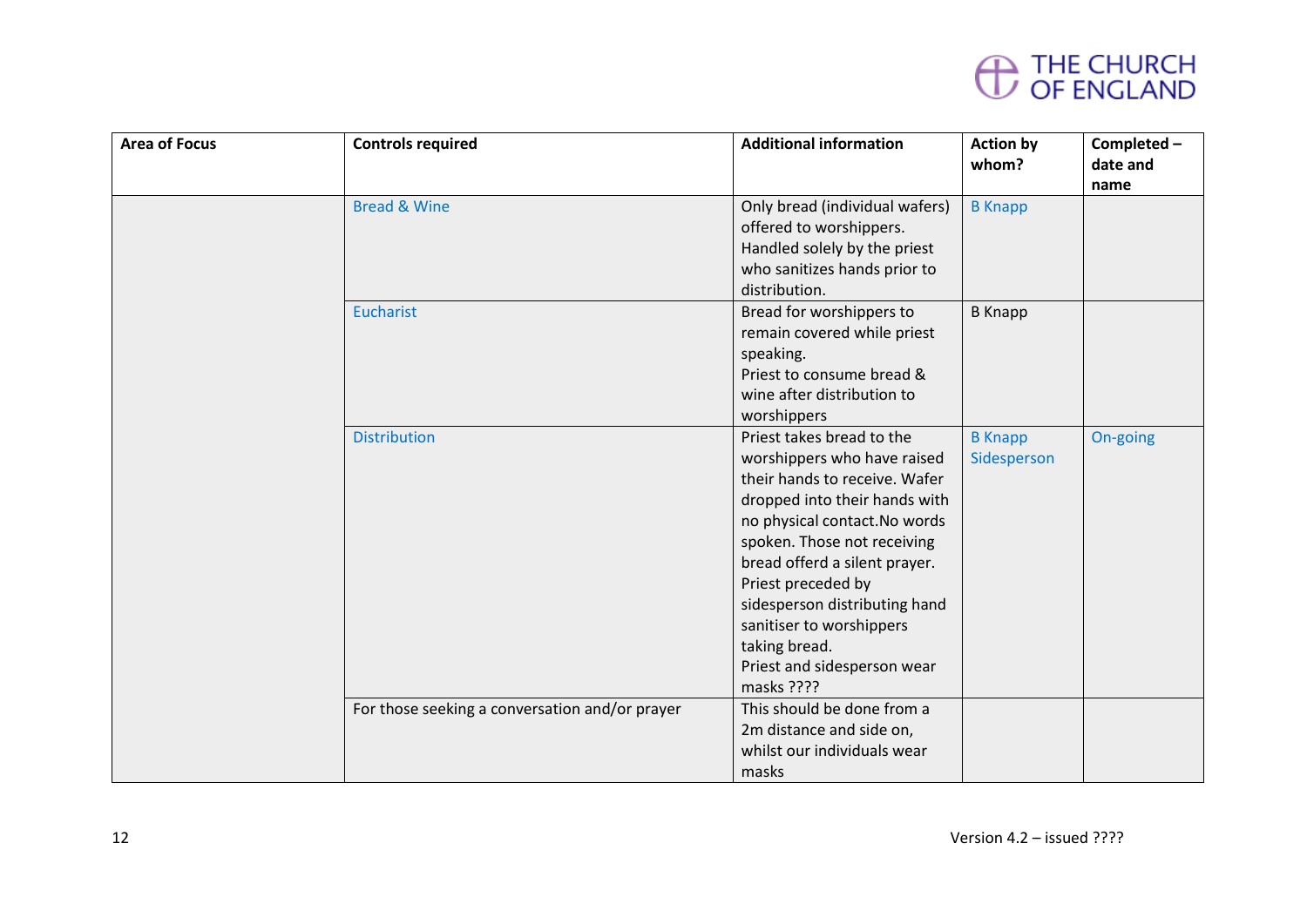| <b>Area of Focus</b>              | <b>Controls required</b>                                | <b>Additional information</b> | <b>Action by</b><br>whom? | Completed-<br>date and |
|-----------------------------------|---------------------------------------------------------|-------------------------------|---------------------------|------------------------|
|                                   |                                                         |                               |                           | name                   |
| <b>Cleaning the church before</b> | If the church building has been closed for 72 hours     |                               |                           |                        |
| and after general use (no         | between periods of being open then there is no need     |                               |                           |                        |
| known exposure to anyone          | for extra cleaning to remove the virus from surfaces.   |                               |                           |                        |
| with Coronavirus symptoms)        | If 72-hour closure is not possible then check all       |                               | <b>B</b> Knapp            |                        |
|                                   | cleaners are not in a vulnerable group or self-         |                               | <b>R</b> Smith            |                        |
| Advice on <b>cleaning church</b>  | isolating.                                              |                               |                           |                        |
| buildings can be found here       | Set up a cleaning rota to cover your opening            | Cleaning schedule revised     | <b>R</b> Smith            |                        |
|                                   | arrangements.                                           | A Dunn to clean each          | A Dunn                    |                        |
|                                   |                                                         | weekday. Sidespeople to       | Sidespeople               | On-going               |
|                                   |                                                         | clean touchpoints (chairs,    |                           |                        |
|                                   |                                                         | handrails, door handles etc)  |                           |                        |
|                                   |                                                         | between services. After the   |                           |                        |
|                                   |                                                         | service Holy Communion        |                           |                        |
|                                   |                                                         | silverware to be handled and  |                           |                        |
|                                   |                                                         | washed by sidesperson         |                           |                        |
|                                   |                                                         | wearing disposable gloves     |                           |                        |
|                                   | All cleaners provided with gloves (ideally disposable). | Supplies available in back    | <b>R</b> Smith            | On-going               |
|                                   |                                                         | office                        |                           |                        |
|                                   | Suitable cleaning materials provided, depending on      | AX Bactericidal Cleaner for   | <b>R</b> Smith            | On-going               |
|                                   | materials and if historic surfaces are to be cleaned.   | touch points, Isopropanol     |                           |                        |
|                                   |                                                         | spray for audio-visual        |                           |                        |
|                                   |                                                         | equipment. Disposable cloths  |                           |                        |
|                                   |                                                         | in stock.                     |                           |                        |
|                                   | Confirm person responsible for removing potentially     |                               | A Dunn                    | On-going               |
|                                   | contaminated waste (e.g. hand towels) from the site     |                               |                           |                        |
|                                   | Confirm the frequency for removing potentially          | Every weekday                 | A Dunn                    | On-going               |
|                                   | contaminated waste (e.g. hand towels) from the site     |                               |                           |                        |
|                                   | - suggested daily removal.                              |                               |                           |                        |